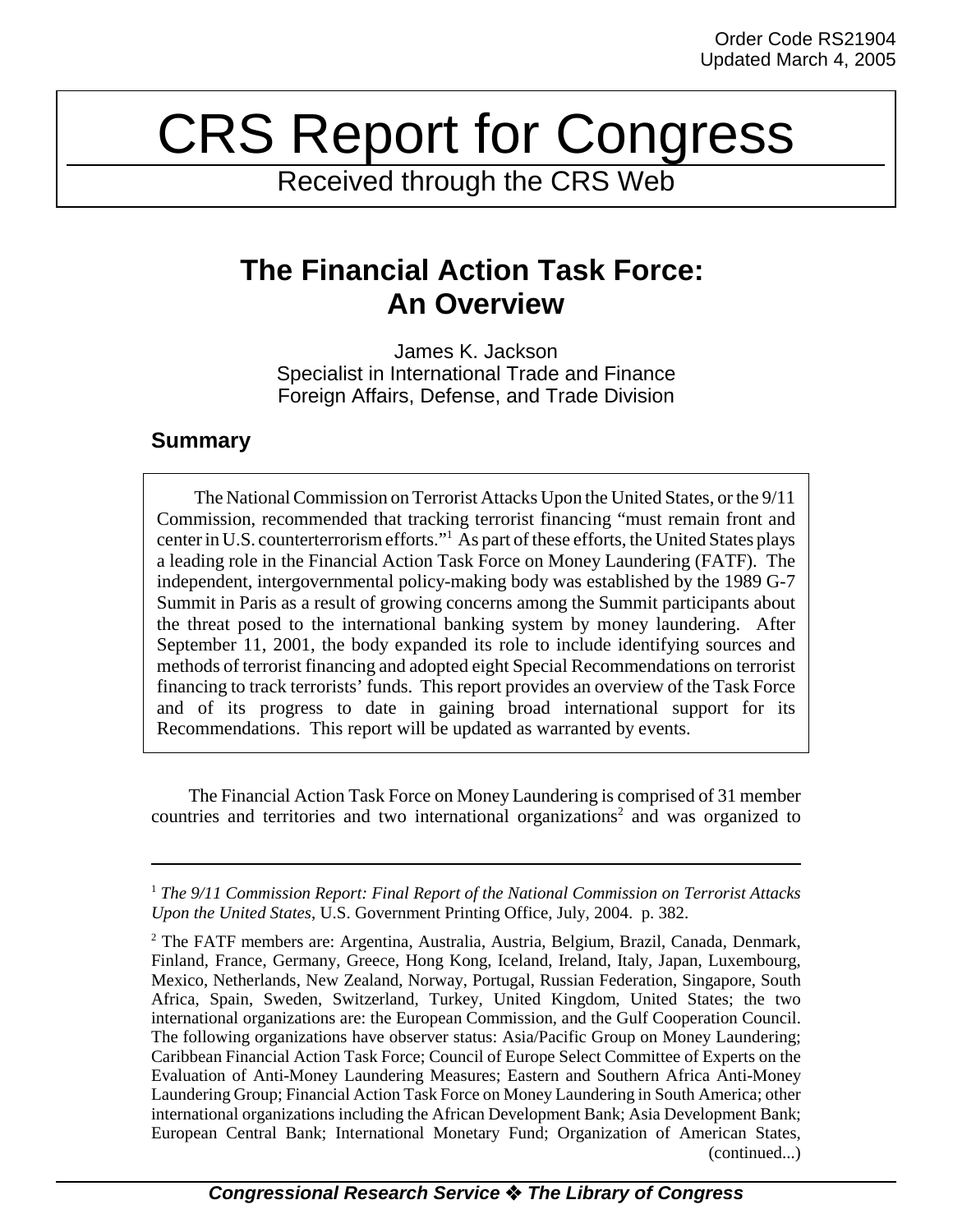develop and promote policies to combat money laundering and terrorist financing.<sup>3</sup> The FATF relies on a combination of annual self-assessments and periodic mutual evaluations that are completed by a team of FATF experts to provide information and to assess the compliance of its members to the FATF guidelines. FATF has no enforcement capability, but can suspend member countries that fail to comply on a timely basis with its guidelines. The FATF is housed at the headquarters of the Organization for Economic Cooperation and Development (OECD) in Paris and occasionally uses some OECD staff, but the FATF is not part of the OECD. The Presidency of the FATF is a one-year appointed position, currently held by Mr. Jean-Louis Fort of France. The FATF has operated under a five-year mandate. At the Ministerial meeting on May 14, 2004, the member countries renewed the FATF's mandate for an unprecedented eight years.

#### **The Mandate**

When it was established in 1989, the FATF was charged with examining money laundering techniques and trends, reviewing the action which had already been taken, and setting out the measures that still needed to be taken to combat money laundering. In 1990, the FATF issued a report containing a set of Forty Recommendations, which provided a comprehensive plan of action to fight against money laundering. In 2003, the FATF adopted the second revision to its original Forty Recommendations, which now apply to money laundering and terrorist financing.4

Since the terrorist attacks of September 11, 2001, the FATF has redirected its efforts to focus on terrorist financing. On October 31, 2001, the FATF issued a new set of guidelines and a set of eight Special Recommendations on terrorist financing.5 At that time, the FATF indicated that it had broadened its mission beyond money laundering to focus on combating terrorist financing and that it was encouraging all countries to abide by the new set of guidelines. The FATF eight Special Recommendations are:

1. Take immediate steps to ratify and implement the 1999 United Nations International Convention for the Suppression of the Financing of Terrorism and Security Council Resolution 1373 dealing with the prevention and suppression of the financing of terrorist acts;

2. Criminalize the financing of terrorism, terrorist acts and terrorist organizations;

 $2$  (...continued)

Organization for Economic Cooperation and Development; United Nations Office on Drugs and Crime; and the World Bank.

 $3$  To be admitted to the FATF, a country must: 1) be fully committed at the political level to implement the Forty Recommendations within a reasonable time frame (three years) and to undergo annual self-assessment exercises and two rounds of mutual evaluations; 2) be a full and active member of the relevant FATF-style regional body; 3) be a strategically important country; 4) have already made the laundering of the proceeds of drug trafficking and other serious crimes a criminal offense; and 5) have already made it mandatory for financial institutions to identify their customers and to report unusual or suspicious transactions.

<sup>&</sup>lt;sup>4</sup> For the Forty Recommendations, see [http://www1.oecd.org/fatf/pdf/40Recs-2003\_en.pdf].

<sup>5</sup> *FATF Cracks Down on Terrorist Financing*. Washington, FATF, October 31, 2001, p. 1.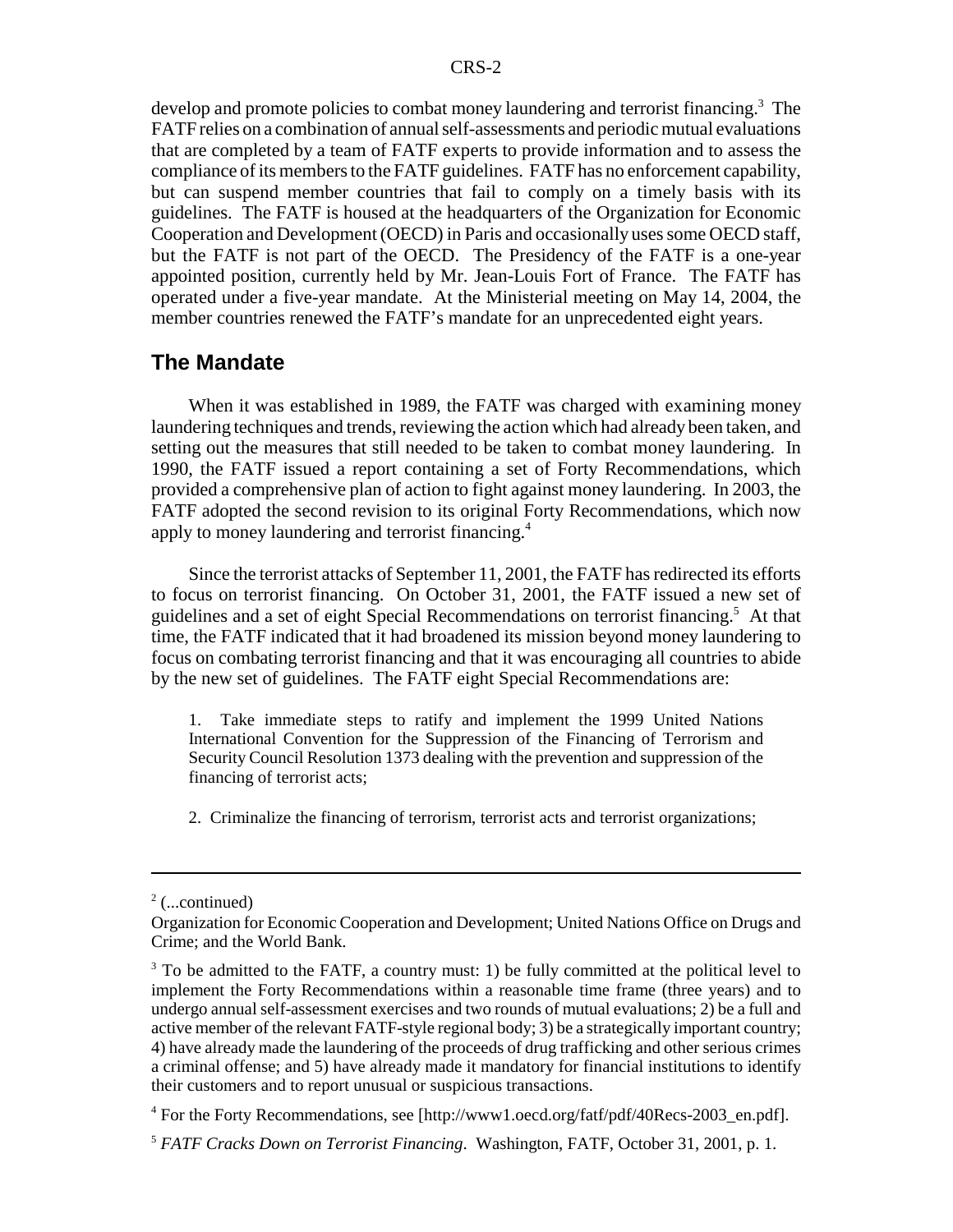3. Freeze and confiscate funds or other assets of terrorists and adopt measures which allow authorities to seize and confiscate property;

4. Report funds that are believed to be linked or related to, or are to be used for terrorism, terrorist acts, or by terrorist organizations;

5. Provide the widest possible range of assistance to other countries' law enforcement and regulatory authorities in connection with criminal, civil enforcement, and administrative investigations;

6. Impose anti-money laundering requirements on alternative remittance systems;

7. Strengthen customer identification requirements on financial institutions for domestic and international wire transfers of funds;

8. Ensure that entities such as non-profit organizations cannot be misused to finance terrorism.

The FATF completed a review of its mandate and proposed changes that were adopted at the May 2004 Ministerial meeting. The new mandate provides for the following five objectives: (1) continue to establish the international standards for combating money laundering and terrorist financing; (2) support global action to combat money laundering and terrorist financing, including stronger cooperation with the IMF and the World Bank; (3) increase membership in the FATF; (4) enhance relationships between FATF and regional bodies and non-member countries and; 5) intensify its study of the techniques and trends in money laundering and terrorist financing.6

#### **Progress to Date**

An essential part of the FATF activities is assessing the progress of its members in complying with the FATF recommendations. As previously indicated, the FATF has attempted to accomplish this activity through assessments performed annually by the individual members and through mutual evaluations. According to the 2002-2003 assessment provided by the FATF members, two countries, France and Italy, were in full compliance, as indicated in **Table 1**. Only three countries, Greece, New Zealand, and Norway, were in non-compliance relative to any of the recommendations. The rest of the members were in full compliance or partial compliance of seven of the eight Special Recommendations on terrorist financing. The one Special Recommendation that is not considered in the survey relates to the performance of non-profit organizations. Part of the difficulty the FATF faces in determining how fully member countries are complying with the Special Recommendations is in reaching a mutual understanding of what the Recommendations mean and how a country should judge its performance relative to the Recommendations, since the Recommendations are periodically revised and new methodologies for analyzing money laundering and terrorist financing are adopted. In addition, a number of the Recommendations require changes in laws and other procedures that take time for member countries to implement. To assist member countries in complying with the FATF Recommendations, FATF has issued various Interpretative

<sup>6</sup> [http://www1.oecd.org/fatf/pdf/PR-20040514\_en.pdf]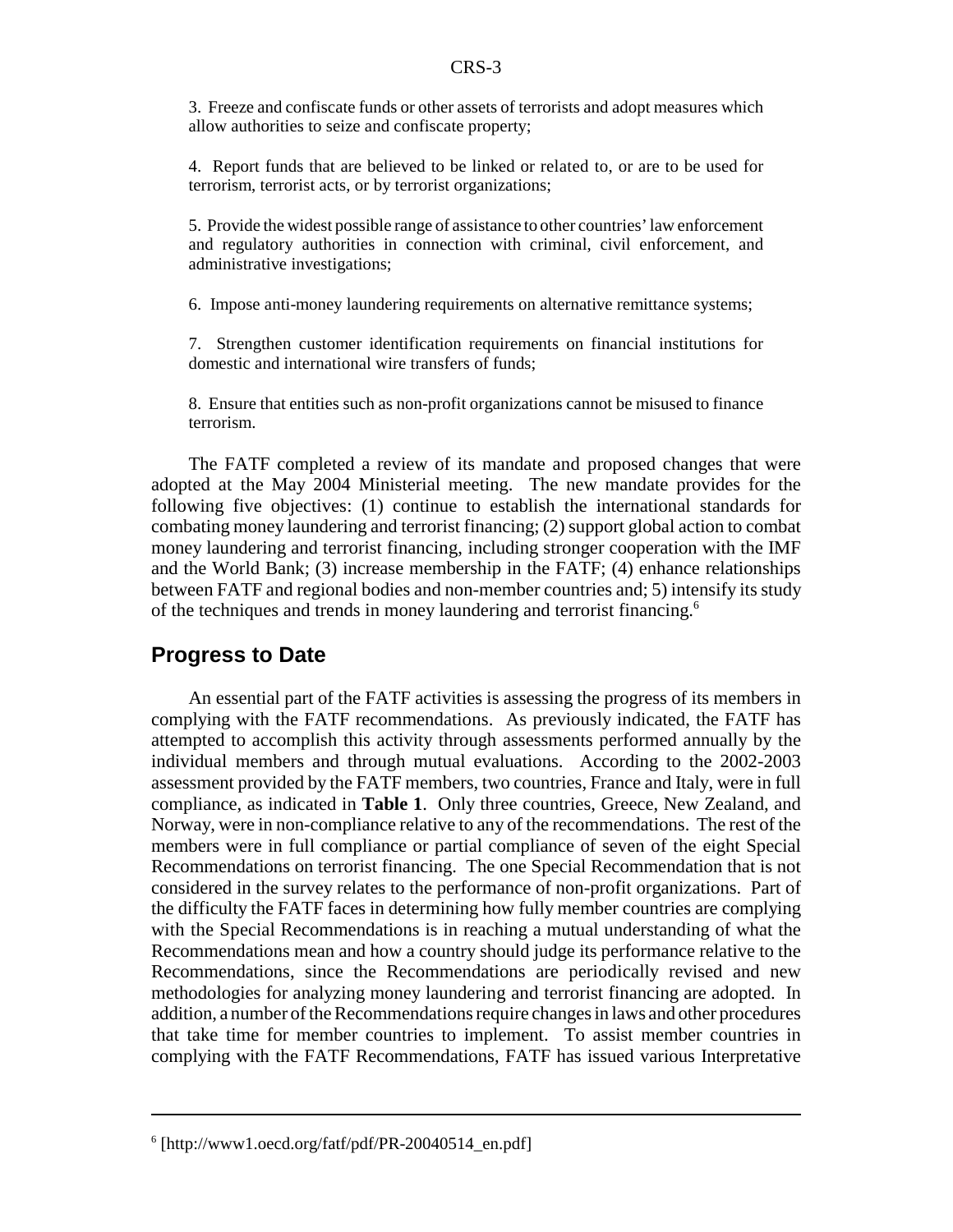Notes to clarify aspects of the Recommendations and to further refine the obligations of member countries.

| Country        | In Full<br>Compli-<br>ance | In<br><b>Partial</b><br>Compli-<br>ance | Not in<br>Compli-<br>ance | Country              | In Full<br>Compli-<br>ance | In<br><b>Partial</b><br>Compli-<br>ance | Not in<br>Compli-<br>ance |
|----------------|----------------------------|-----------------------------------------|---------------------------|----------------------|----------------------------|-----------------------------------------|---------------------------|
| Argentina      | 4                          | 3                                       | $\theta$                  | Japan                | 6                          |                                         |                           |
| Australia      | C                          |                                         | $\theta$                  | Luxembourg           | 6                          |                                         |                           |
| Austria        | 6                          |                                         | $\Omega$                  | Mexico               | 2                          |                                         |                           |
| Belgium        | 6                          |                                         | $\Omega$                  | Netherlands          |                            |                                         |                           |
| <b>Brazil</b>  | 5                          |                                         | $\Omega$                  | New Zealand          | 4                          |                                         |                           |
| Canada         |                            |                                         | $\Omega$                  | Norway               |                            |                                         |                           |
| Denmark        | 6                          |                                         | $\Omega$                  | Portugal             | 6                          |                                         |                           |
| Finland        | 6                          |                                         | 0                         | Singapore            | 6                          |                                         |                           |
| France         |                            |                                         | 0                         | Spain                | 6                          |                                         |                           |
| Germany        | 6                          |                                         | $\Omega$                  | Sweden               | 6                          |                                         |                           |
| Greece         |                            | 4                                       | 2                         | Switzerland          | 5                          | $\overline{2}$                          |                           |
| Hong Kong      | 4                          | 3                                       | $\Omega$                  | Turkey               | 4                          | 3                                       |                           |
| <b>Iceland</b> | 6                          |                                         | $\theta$                  | United Kingdom       | 6                          |                                         |                           |
| Ireland        |                            |                                         | $\Omega$                  | <b>United States</b> | 6                          |                                         |                           |
| Italy          |                            |                                         | 0                         |                      |                            |                                         |                           |

#### **Table 1. Country Self Assessments Relative to the FATF Special Recommendations on Terrorist Financing 2002-2003 (Special Recommendations 1 - 7)**

**Source:** *Annual Report 2002-2003*, Financial Action Task Force on Money Laundering, June 20, 2003. Annex C.

Between 2002 and 2003, the International Monetary Fund (IMF) and the World Bank participated in a year-long pilot program to conduct assessments on money laundering and terrorist financing in various countries<sup>7</sup> using the methodology developed by the FATF.<sup>8</sup> In March 2004, the IMF and World Bank agreed to make the program a permanent part of their activities. Over the year, the IMF and the Bank conducted assessments in 41 jurisdictions. According to these assessments, the Fund/Bank reached a number of conclusions regarding the overall compliance with the FATF 40 Recommendations and the eight Special Recommendations. In particular, they concluded that overall compliance was uneven across jurisdictions, but that jurisdictions display a higher level of compliance with the FATF 40 Recommendations than they do with the eight Special Recommendations due to shortcomings in domestic legislation. In general, the Fund/Bank concluded that compliance is higher among high and middle income countries

 $<sup>7</sup>$  This group of countries is not the same as those surveyed by the FATF, although there is some</sup> overlap in coverage between the FATF and the IMF/World Bank assessments.

<sup>8</sup> This section is based on the IMF/Bank report: *Twelve-Month Pilot Program of Anti-Money Laundering and Combating the Financing of Terrorism (AmL/CFT) Assessments: Joint Report on the Review of the Pilot Program*. The International Monetary Fund and the World Bank, March 10, 2004.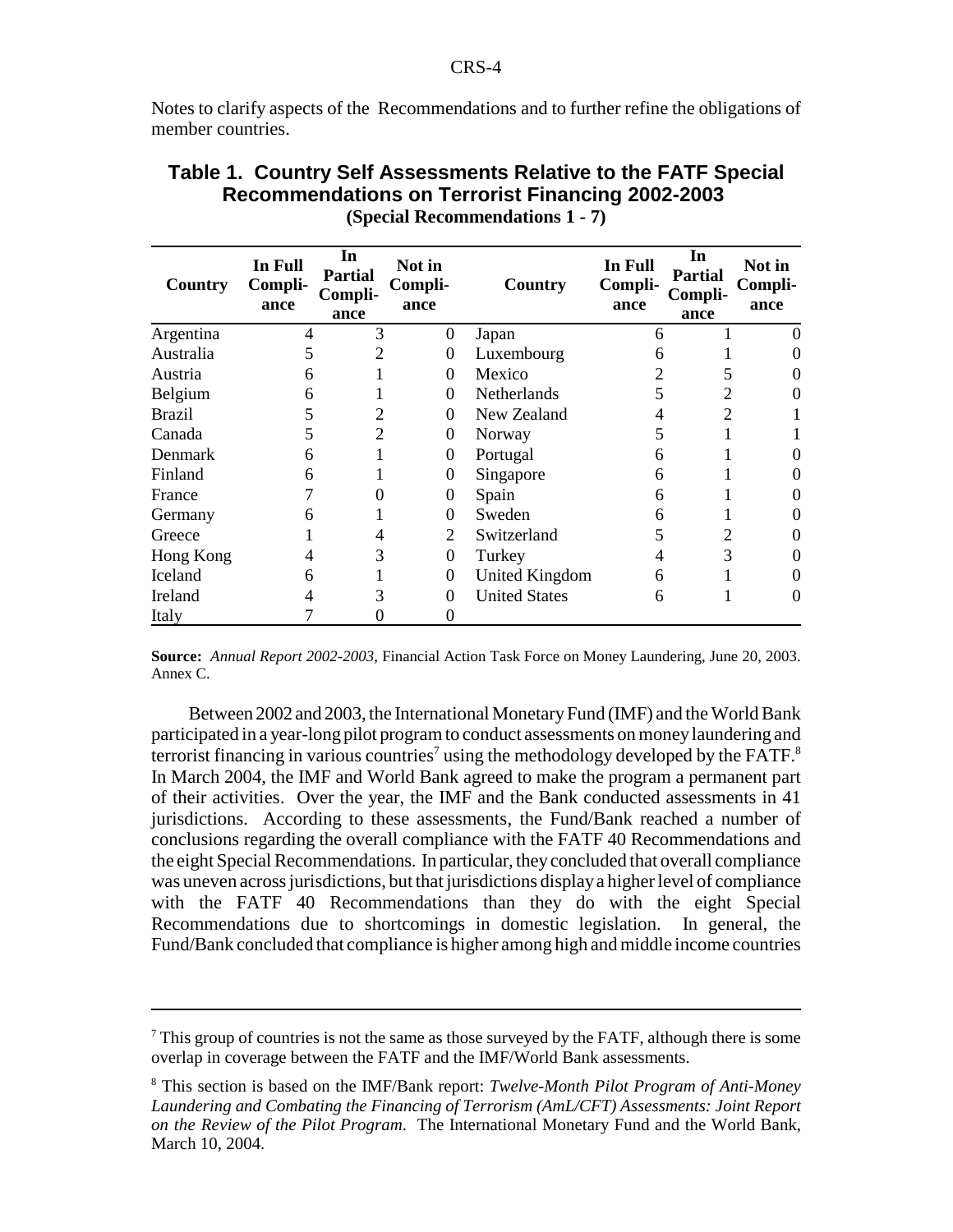than in low income countries. The most common weaknesses identified by the IMF and the World Bank include:

- ! Poor coordination among government agencies, especially among financial supervisors, financial investigators, the police, public prosecutors, and the public.
- Ineffective law enforcement due to a lack of skills, training, or resources to investigate, prosecute, and adjudicate money laundering cases among police, prosecutors, or the courts.
- Weak supervision by financial supervisors due to understaffed or undertrained supervisors who lacked the skills or capacity to monitor and enforce compliance with money laundering or terrorist financing requirements.
- Inadequate systems and controls among financial firms to identify and report suspicious activity, or to ensure that adequate records were being maintained.
- ! Shortcomings in international cooperation due to strong secrecy provisions, restrictions placed on counterpart's use of information and the inability to share information unless a criminal investigation was already underway or a formal agreement was in place.

For each of the Special Recommendations, the IMF and the World Bank offered additional conclusions:

1. *Ratification and implementation of U.N. instruments*. Almost one-third of the jurisdictions assessed by the IMF/World Bank failed to comply with this recommendation.

2. *Criminalizing the financing of terrorism and associated money laundering*. This Recommendation was one of the least observed by the jurisdictions reviewed.

3. *Freezing and confiscating terrorist assets*. About one third of the jurisdictions that were assessed displayed serious deficiencies complying with this Recommendation, generally because there was a lack of explicit legal provisions or other arrangements that would require the freezing of funds or assets of terrorists.

4. *Reporting suspicious transactions related to terrorism*. Forty percent of the assessed jurisdictions displayed a lack of legal and institutional measures that would require making a report to competent authorities when there is a suspicion that funds are linked to terrorist financing.

5. *International cooperation*. This recommendation, which covers mutual assistance and extradition in financing of terrorism-related cases, is one of the least observed recommendations, where almost half of the relevant countries exhibited significant deficiencies.